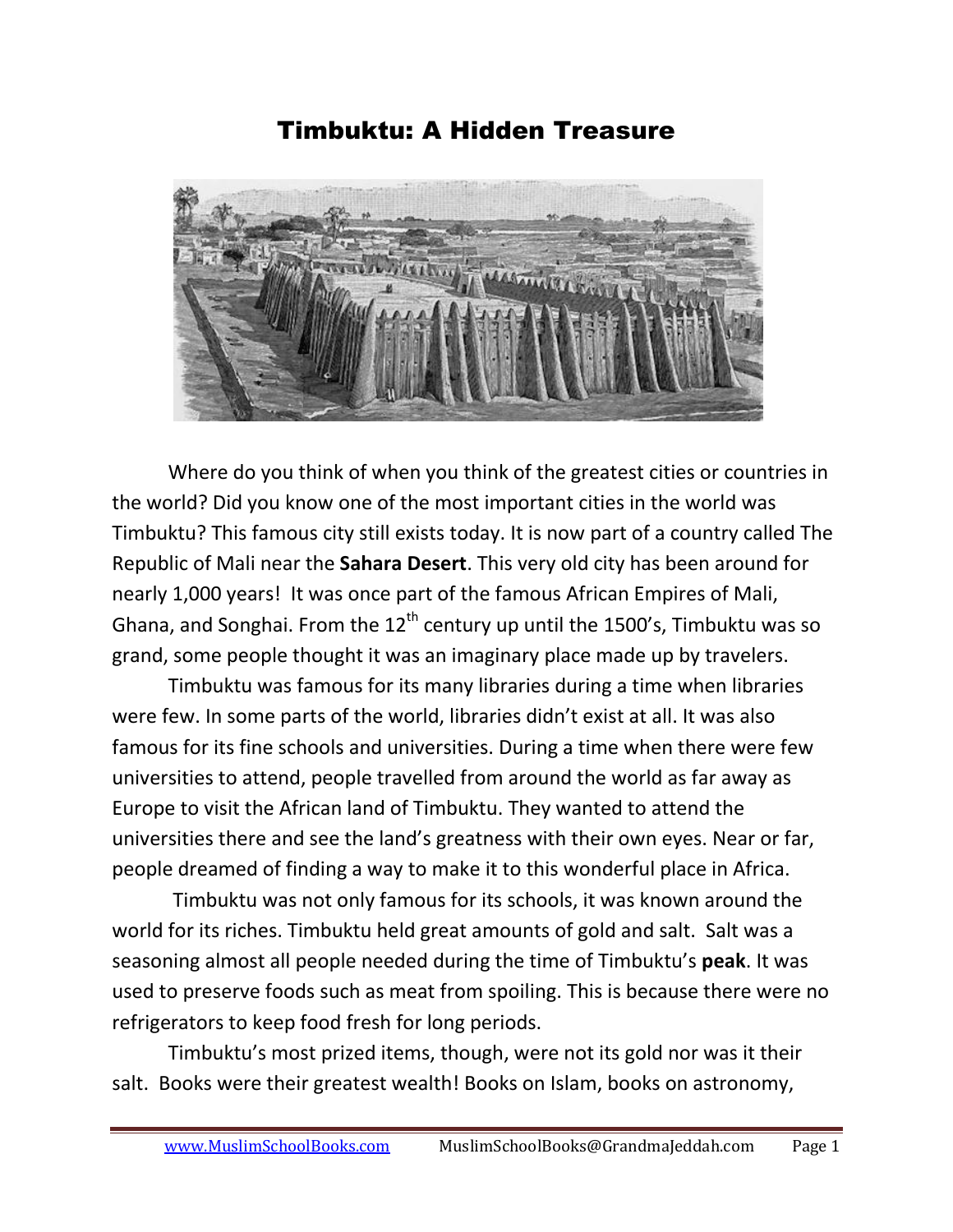

books on history, books on science, books . . . books . . . books! Timbuktu was the place to be if you wanted to learn about the world.

The school in Timbuktu that carried nearly one-million books was called the University of Sankoré. If you visited the school, you would discover that it was inside the Sankoré Mosque.

The University of Sankoré had several schools, not just one. Each school had its own

principal who was also a **scholar** or teacher. Some of the subjects taught at the school were Islamic studies and Quran. All students had to learn Arabic and memorize the Quran at the university. Most of the books that were written at the University were written in Arabic. Arabic was the **major** language during Timbuktu's **reign**. In Arabic, students learned about surgery, astronomy, math, chemistry, geography, history and many other useful subjects.

Job skills were taught at the University of Sankoré, as well. If you ever thought about starting your own business, you could have learned how in the business class there. Do you know anyone who builds houses or other buildings? They could have learned how at the University of Sankoré. Farming, fishing, and loads of other skills were learned in this famous school. It has been said that the universities in America, Britain and other Western countries discovered how to run their schools by getting ideas from the University of Sankoré.

A student spent about 10 years to earn the highest degree at Sankoré. In order to receive an invitation to the graduation celebration, students had to have excellent Islamic character the entire time they attended school.

Those who graduated from the University of Sankoré were known around the world as being first-class in whatever area they studied. When these educated scholars wrote their own books, people knew the books would have information worth learning about.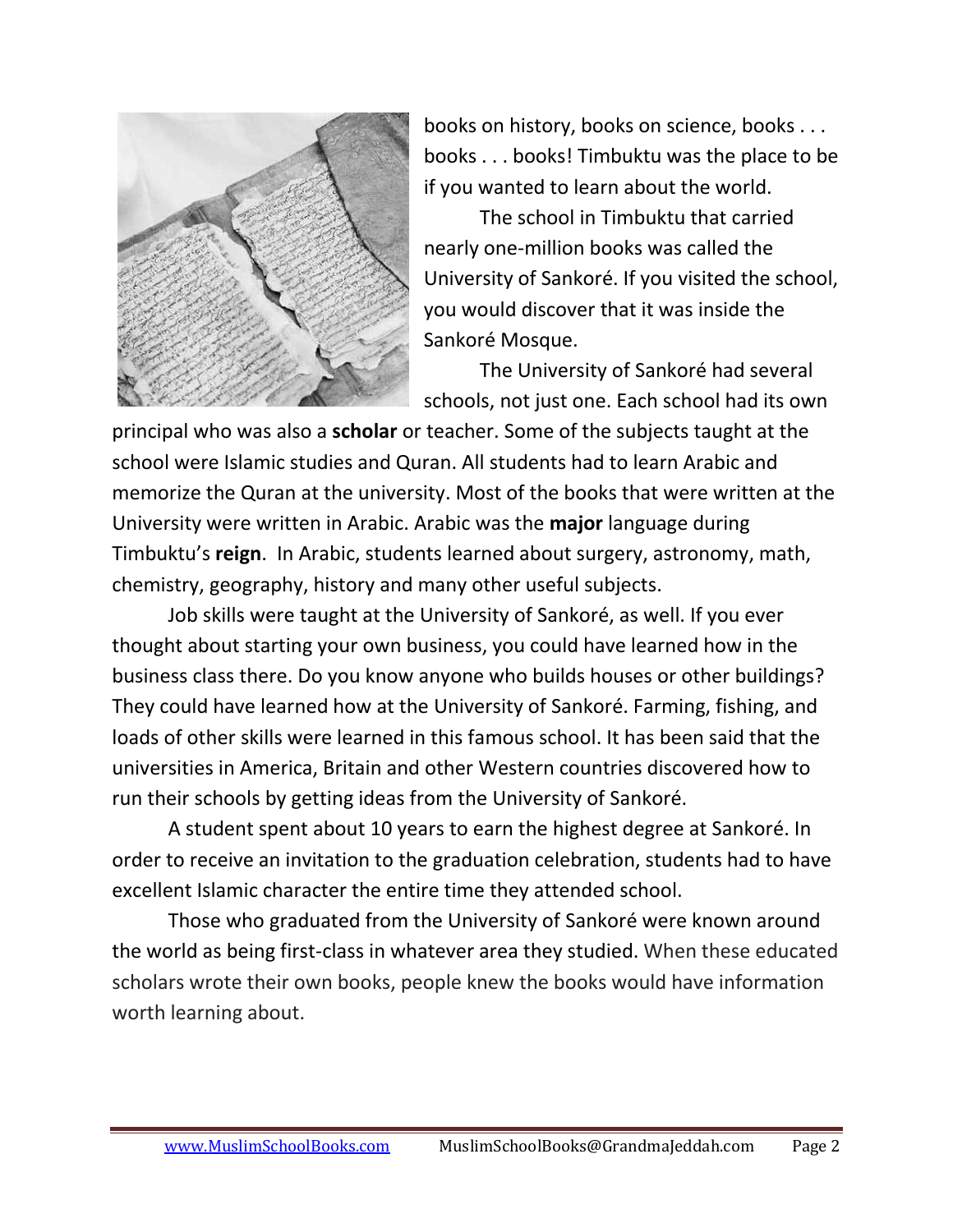Today, Timbuktu and its fabulous university are no longer famous. The books that brought tons of guests to the grand city are now hidden treasures. **Literally**!

When other countries came to fight the people of Timbuktu and take over their land, the **inhabitants** worried that their books would be destroyed. So they hid them away . . . for centuries! The **descendents** of the teachers who taught at Sankoré, now own these paper treasures. Some buried the books in desert caves. Others hid them in rooms under the ground.

Maybe someday you can visit Timbuktu and find some of the paper treasures hidden there—and make Sankoré famous again!

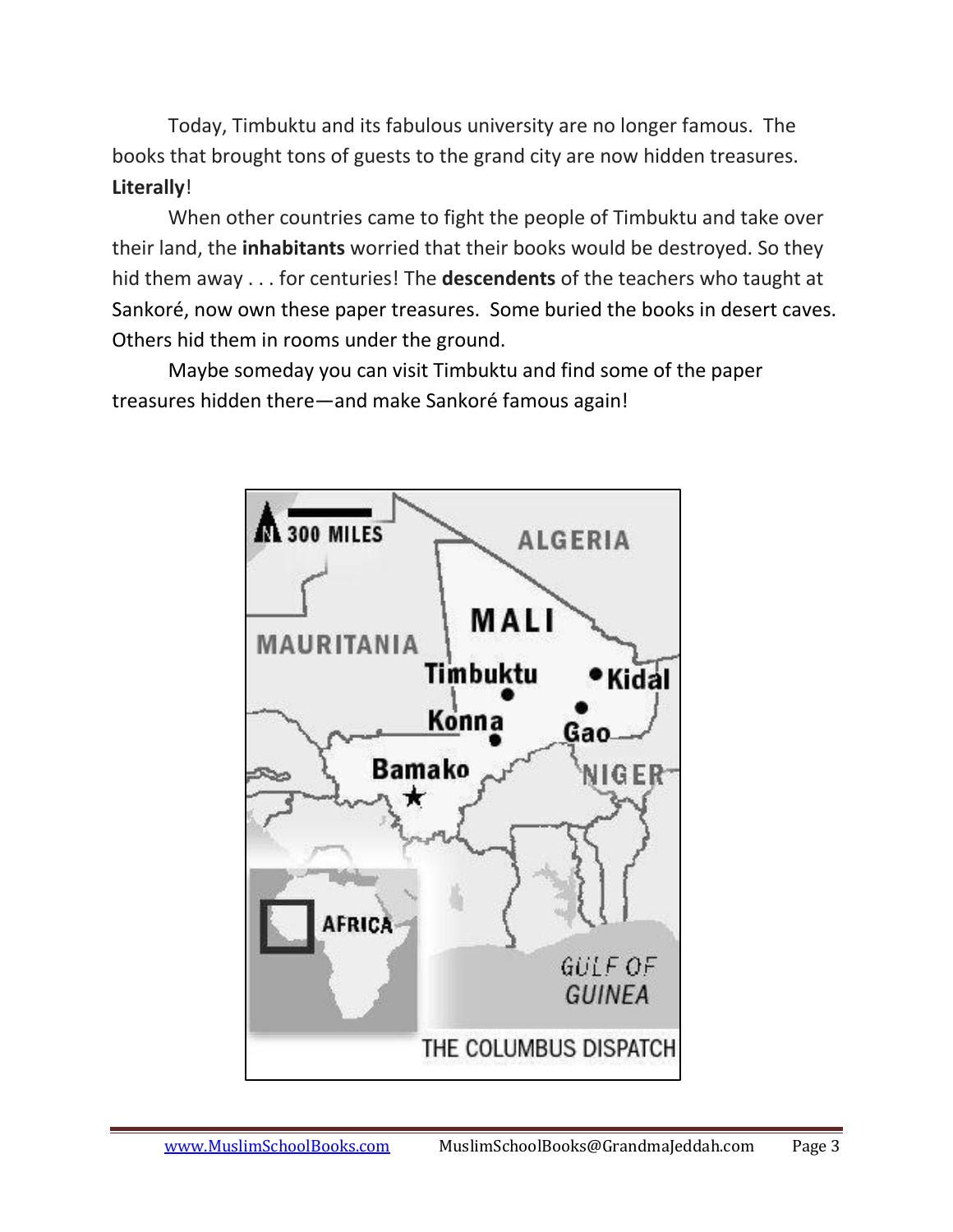Name **we are the set of the set of the set of the set of the set of the set of the set of the set of the set of the set of the set of the set of the set of the set of the set of the set of the set of the set of the set of** 

## Vocabulary Definitions.…………………………………………

- 1. **descendent**  from an ancestor
- 2. **inhabitant**  person who lives in a certain place, resident
- 3. **literally**  exactly
- 4. **peak**  highest point
- 5. **reign**  time in power, time of major importance
- 6. **Saharah Desert**  the biggest hot desert in the world covering most of northern Africa
- 7. **scholar**  student who earns high grades, person highly intelligent in a specific area
- 8. **superior** better, above average, higher in position

## Vocabulary Practice..…………………………………………….

\_\_\_\_\_\_\_\_\_\_\_\_\_\_\_\_\_\_\_\_\_\_\_\_\_\_\_\_\_\_\_\_\_\_\_\_\_\_\_\_\_\_\_\_\_\_\_\_\_\_\_\_\_\_\_\_\_\_\_

\_\_\_\_\_\_\_\_\_\_\_\_\_\_\_\_\_\_\_\_\_\_\_\_\_\_\_\_\_\_\_\_\_\_\_\_\_\_\_\_\_\_\_\_\_\_\_\_\_\_\_\_\_\_\_\_\_\_\_

\_\_\_\_\_\_\_\_\_\_\_\_\_\_\_\_\_\_\_\_\_\_\_\_\_\_\_\_\_\_\_\_\_\_\_\_\_\_\_\_\_\_\_\_\_\_\_\_\_\_\_\_\_\_\_\_\_\_\_

With a partner, answer the questions below.

- 1. Describe the character of the **inhabitants** of Jannah.
- 2. What subjects might a **scholar** of Islam study?
- 3. We are all **descendents** of which prophet?\_\_\_\_\_\_\_\_\_\_\_\_\_\_\_\_\_\_\_\_\_\_\_\_
- 4. Name an animal that might live in the **Saharah Desert**.
- 5. Name something children are **superior** at doing.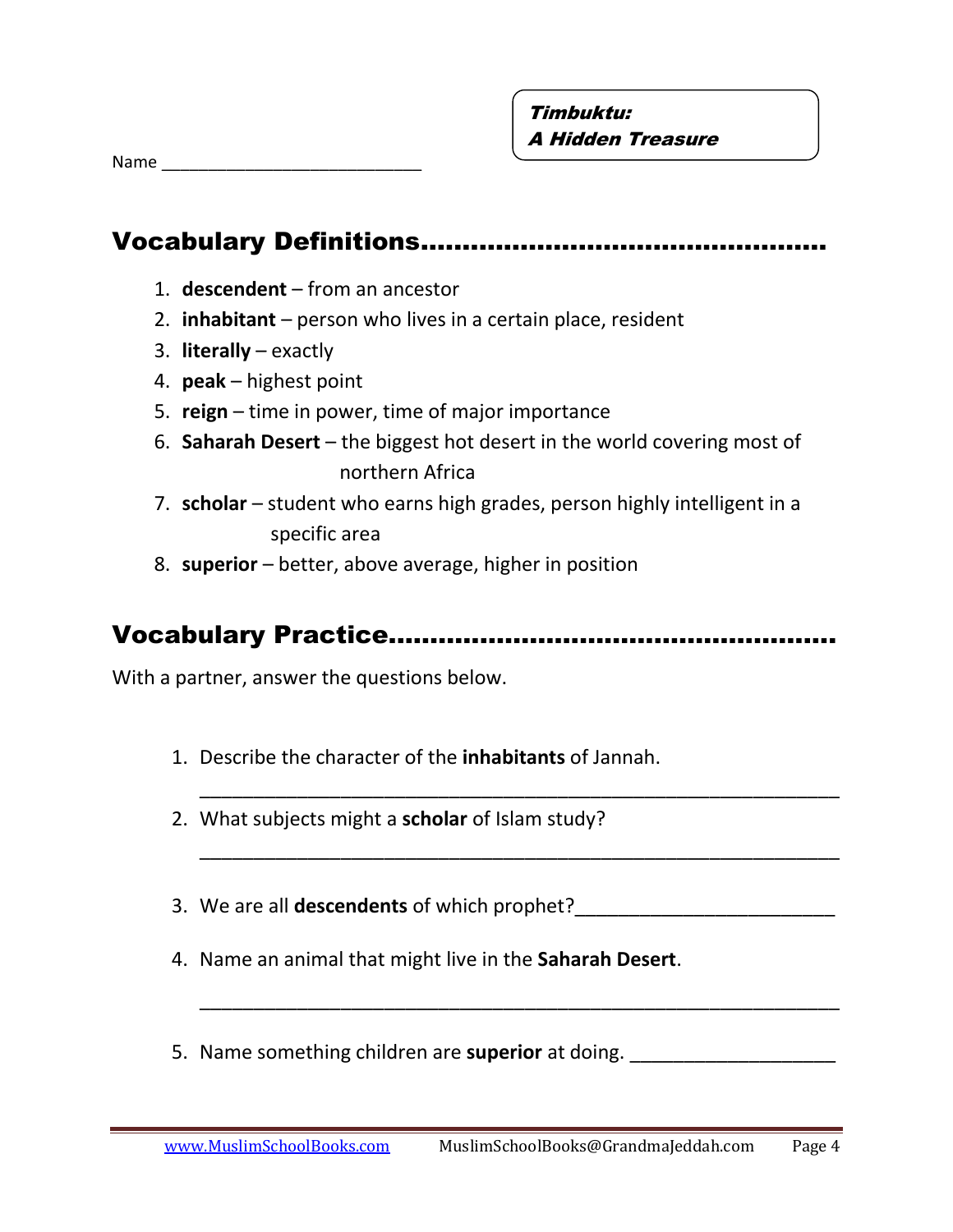Name \_\_\_\_\_\_\_\_\_\_\_\_\_\_\_\_\_\_\_\_\_\_\_\_\_\_\_\_

# Vocabulary Practice …………………………………………….

Complete each sentence with a vocabulary word from the box below. Use the clues under each line to help you. The word form may differ.

|                                                                             | descendent peak literally inhabitant  |          |        |  |
|-----------------------------------------------------------------------------|---------------------------------------|----------|--------|--|
|                                                                             | Saharah Desert scholar superior reign |          |        |  |
|                                                                             |                                       |          |        |  |
|                                                                             | offspring                             |          |        |  |
| 2. The Muslim                                                               | in Spain was about 700 years.<br>rule |          |        |  |
|                                                                             | resident                              |          |        |  |
| 4. I cannot travel through the ____________________________ without water.  |                                       | dry land |        |  |
| 5. My sister is a _____________________________ in memorizing Quran.        | knowledgeable                         |          |        |  |
| 6. Obedience to Allah is what makes a person ___________________ to others. |                                       |          | better |  |
| 7. My brother ___________________________ ran two miles.                    | exactly                               |          |        |  |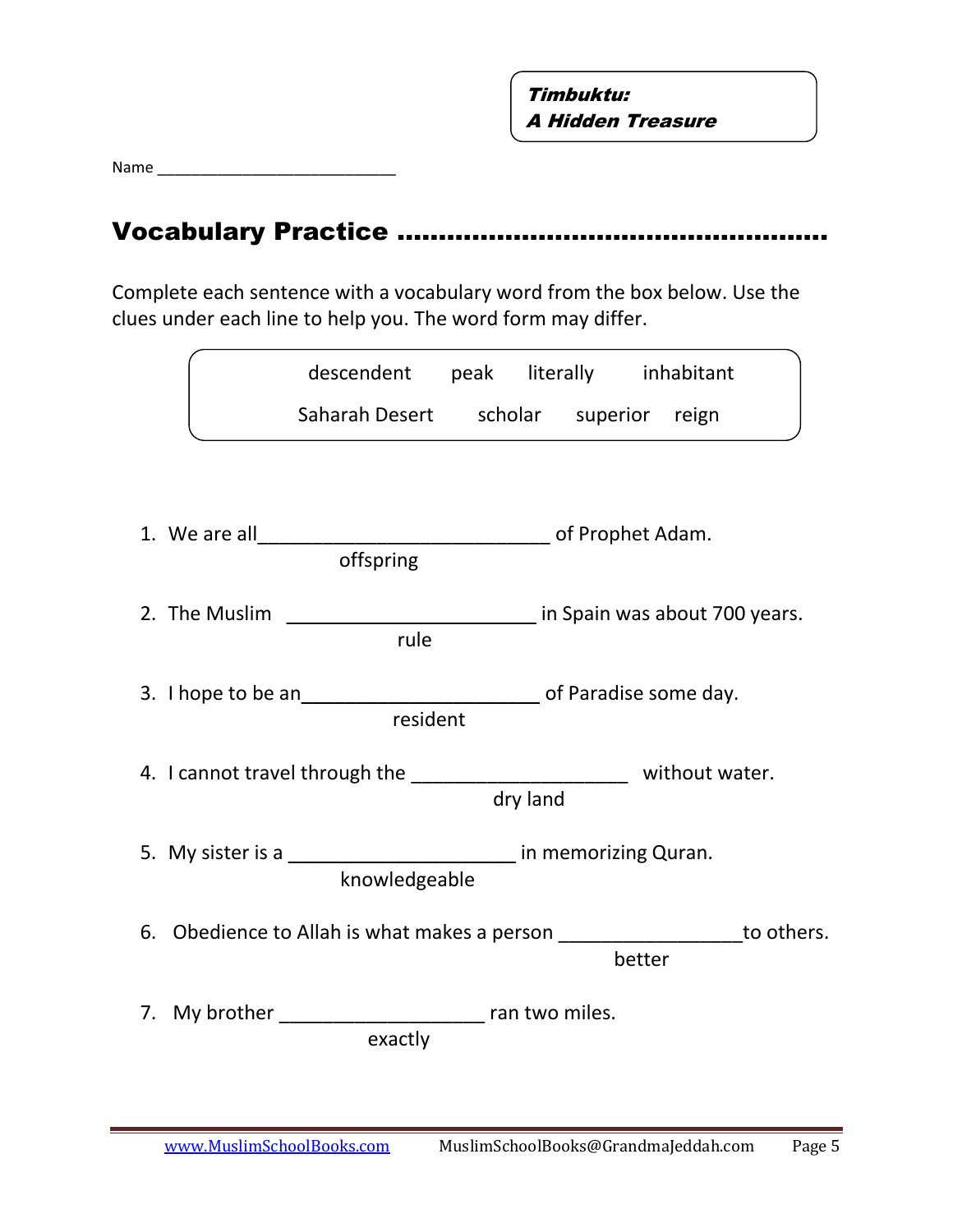#### Questions About Timbuktu: A Hidden Treasure………..

\_\_\_\_\_\_\_\_\_\_\_\_\_\_\_\_\_\_\_\_\_\_\_\_\_\_\_\_\_\_\_\_\_\_\_\_\_\_\_\_\_\_\_\_\_\_\_\_\_\_\_\_\_\_\_\_\_\_\_\_\_\_\_\_

\_\_\_\_\_\_\_\_\_\_\_\_\_\_\_\_\_\_\_\_\_\_\_\_\_\_\_\_\_\_\_\_\_\_\_\_\_\_\_\_\_\_\_\_\_\_\_\_\_\_\_\_\_\_\_\_\_\_\_\_\_\_\_

\_\_\_\_\_\_\_\_\_\_\_\_\_\_\_\_\_\_\_\_\_\_\_\_\_\_\_\_\_\_\_\_\_\_\_\_\_\_\_\_\_\_\_\_\_\_\_\_\_\_\_\_\_\_\_\_\_\_\_\_\_\_\_

\_\_\_\_\_\_\_\_\_\_\_\_\_\_\_\_\_\_\_\_\_\_\_\_\_\_\_\_\_\_\_\_\_\_\_\_\_\_\_\_\_\_\_\_\_\_\_\_\_\_\_\_\_\_\_\_\_\_\_\_\_\_\_

\_\_\_\_\_\_\_\_\_\_\_\_\_\_\_\_\_\_\_\_\_\_\_\_\_\_\_\_\_\_\_\_\_\_\_\_\_\_\_\_\_\_\_\_\_\_\_\_\_\_\_\_\_\_\_\_\_\_\_\_\_\_\_

\_\_\_\_\_\_\_\_\_\_\_\_\_\_\_\_\_\_\_\_\_\_\_\_\_\_\_\_\_\_\_\_\_\_\_\_\_\_\_\_\_\_\_\_\_\_\_\_\_\_\_\_\_\_\_\_\_\_\_\_\_\_\_

- 1. What country is Timbuktu in today?
- 2. To what three empires did Timbuktu once belong?
- 3. Why did people from near and far want to come to Timbuktu?
- 4. Why was salt so important during Timbuktu's peak?
- 5. What was Timbuktu's greatest wealth? Why do you think this became their greatest wealth?
- 6. What do you think is your countries greatest wealth? Do you think it is more important than Timbuktu's greatest wealth? Why, or why not?
- 7. What was the name of Timbuktu's university? What did people learn there?

\_\_\_\_\_\_\_\_\_\_\_\_\_\_\_\_\_\_\_\_\_\_\_\_\_\_\_\_\_\_\_\_\_\_\_\_\_\_\_\_\_\_\_\_\_\_\_\_\_\_\_\_\_\_\_\_\_\_\_\_\_\_\_\_

\_\_\_\_\_\_\_\_\_\_\_\_\_\_\_\_\_\_\_\_\_\_\_\_\_\_\_\_\_\_\_\_\_\_\_\_\_\_\_\_\_\_\_\_\_\_\_\_\_\_\_\_\_\_\_\_\_\_\_\_\_\_\_\_

8. What would you study at Sankore? Why?

\_\_\_\_\_\_\_\_\_\_\_\_\_\_\_\_\_\_\_\_\_\_\_\_\_\_\_\_\_\_\_\_\_\_\_\_\_\_\_\_\_\_\_\_\_\_\_\_\_\_\_\_\_\_\_\_\_\_\_\_\_\_\_\_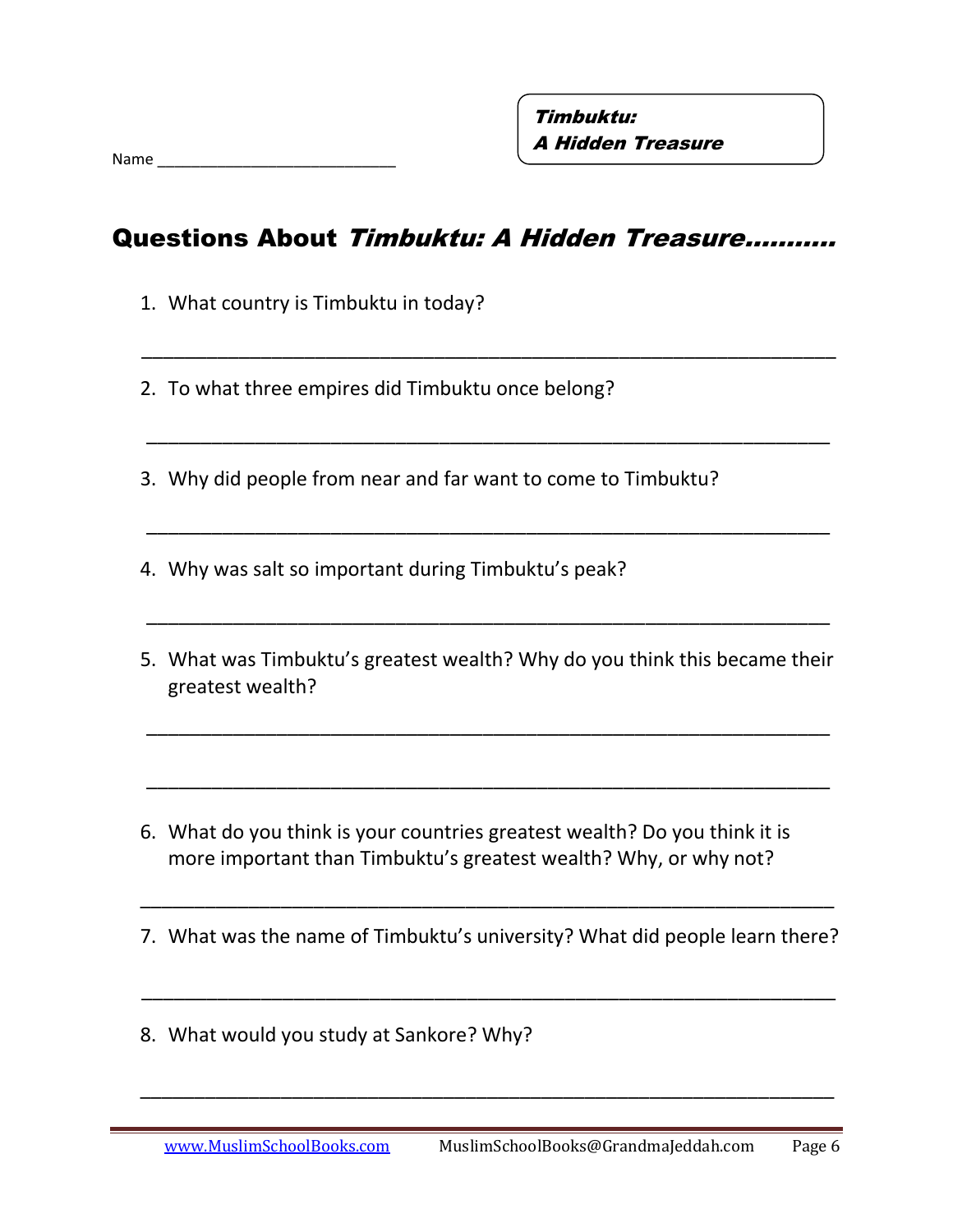Name

# Prepositions…………….…………………………………………

A **preposition** is a word that shows location or relation to an object

The book is **on** the shelf. The book is **under** the table. The book is **near** the bed.

Prepositions often have nouns after them. A preposition with a noun after it is called a **prepositional phrase**. Notice the prepositional phrases below:

 The book is **on the shelf**. The book is **under the table**. The book is **near the bed.**

Read these common prepositions: after, in, on, to, from, by, for, with, under, of, at, between, around, from, down, beneath, into, near, far, over, onto, across

- A. Underline the prepositional phrases in the sentences below.
	- 1. Seek knowledge from the cradle to the grave.
	- 2. Ahmed is hafiz of Quran.
	- 3. The library is around the corner.
- B. Use a prepositional phrase from the box, to complete each sentence.

|  | on the mouse into the class down the slide<br>on the pool across the yard out the window |  |
|--|------------------------------------------------------------------------------------------|--|
|  |                                                                                          |  |
|  |                                                                                          |  |
|  |                                                                                          |  |
|  |                                                                                          |  |
|  | C. Write a sentence with each prepositional phrase.                                      |  |
|  |                                                                                          |  |
|  |                                                                                          |  |
|  |                                                                                          |  |
|  |                                                                                          |  |
|  |                                                                                          |  |